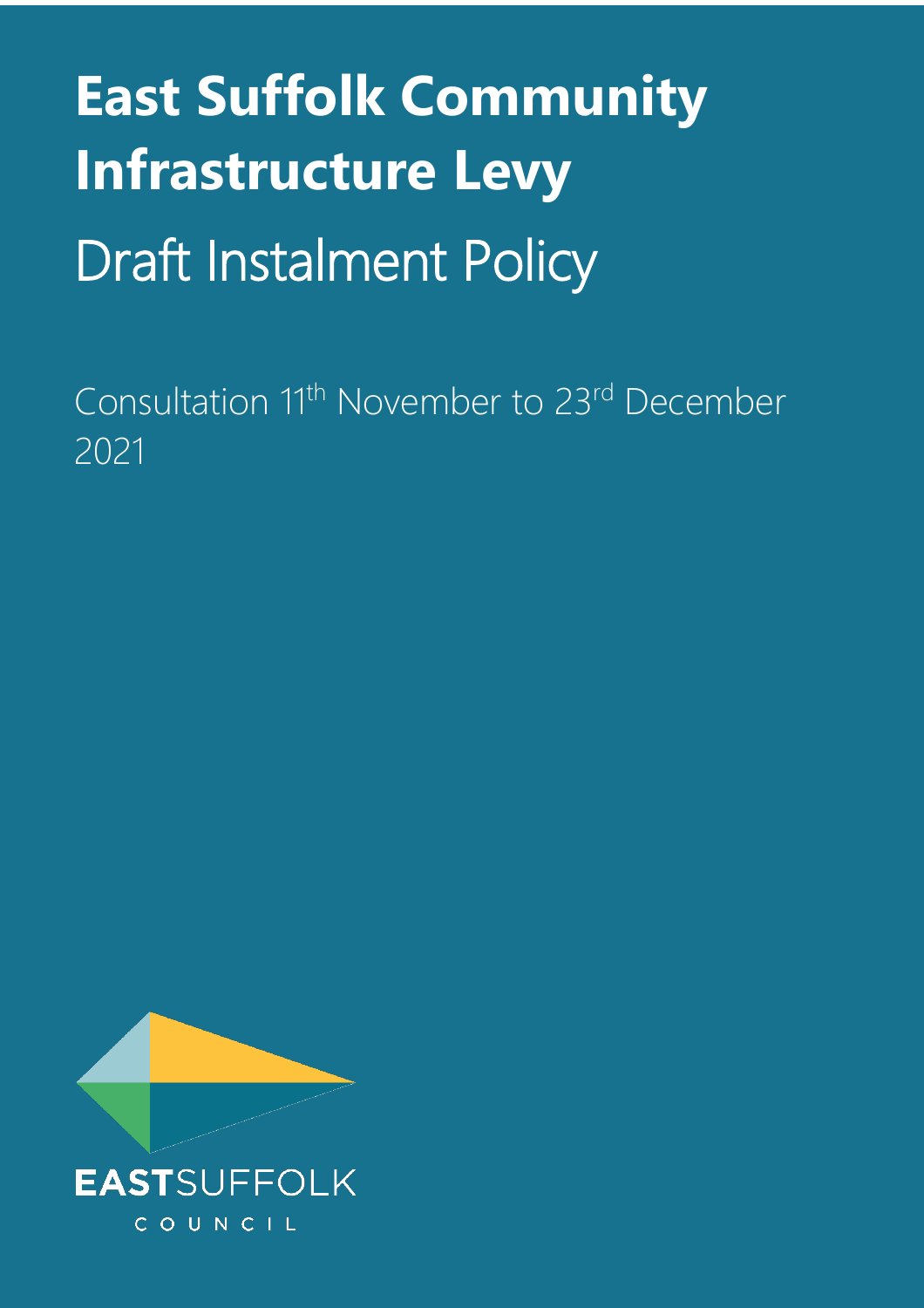The East Suffolk CIL Instalment Policy sets out the arrangements for the collection of Community Infrastructure Levy (CIL) in accordance with Regulation 69B of the CIL Regulations 2010 (as amended).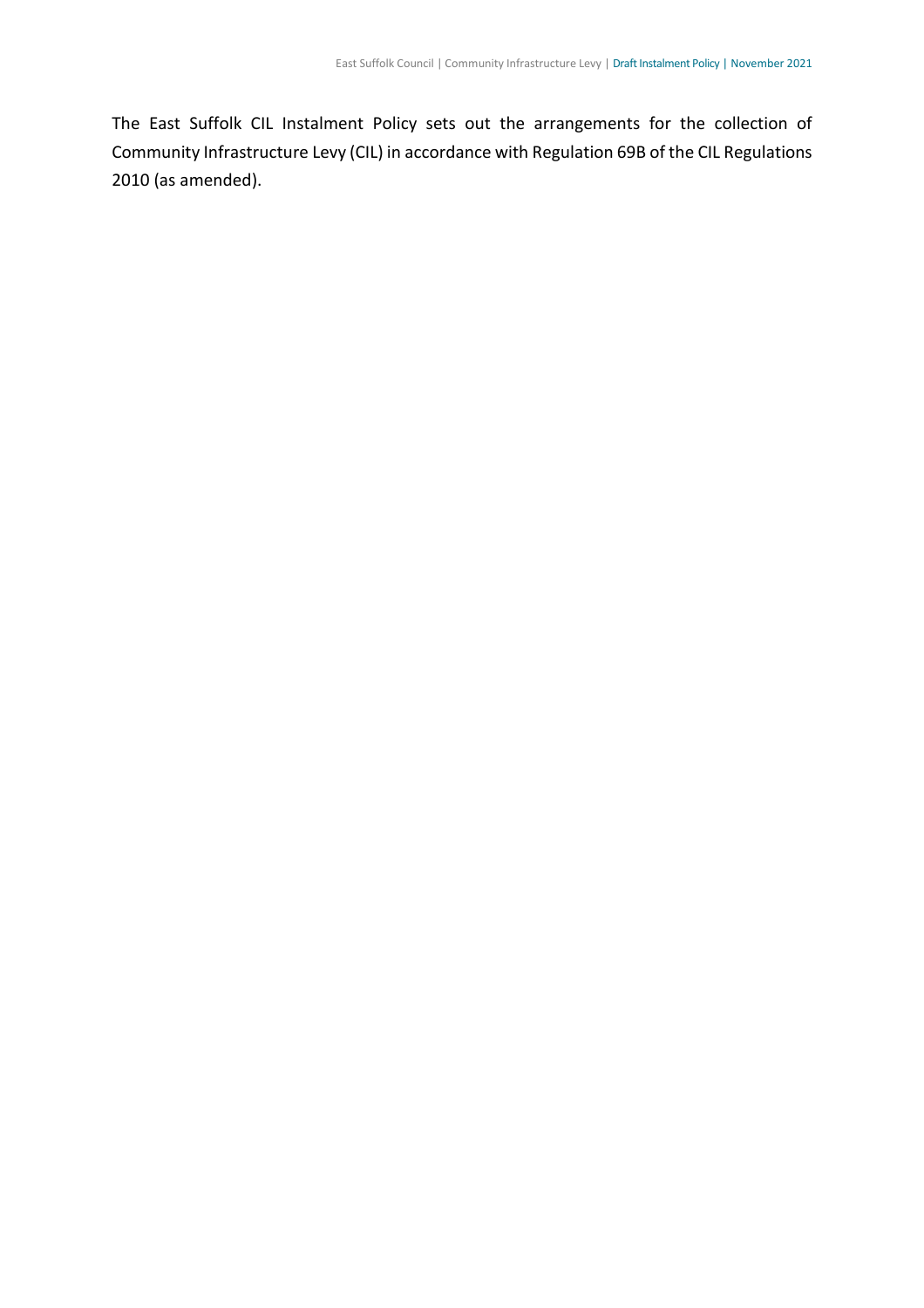### **Contents**

| $1 \quad \blacksquare$ |  |
|------------------------|--|
| $2^{\circ}$            |  |
| $\mathbf{3}$           |  |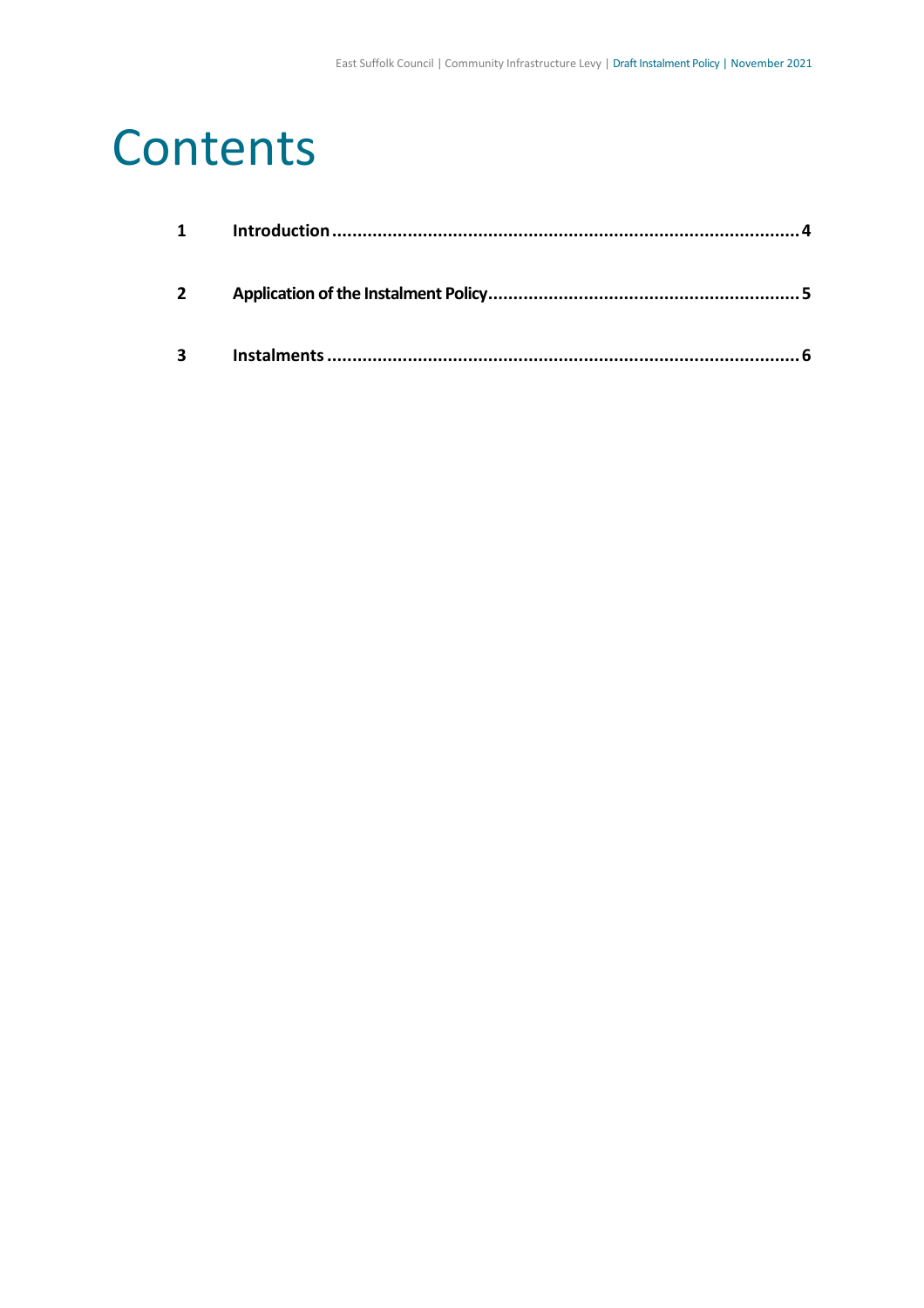# <span id="page-3-0"></span>1 Introduction

- 1.1 The CIL Regulations set a default requiring full payment of the Levy charge within 60 days of the commencement of the chargeable development. However, under Regulation 69B of the Community Infrastructure Levy Regulations 2010 (as amended) it is permissible for a CIL Charging Authority to establish an Instalment Policy, offering developers more flexible payment arrangements.
- 1.2 The Council resolved to adopt and implement the East Suffolk Community Infrastructure Levy Charging Schedule and Instalment Policy on XXXX 2022. The report and associated supporting documents can be seen at

#### http://www.

1.3 This Instalment Policy is effective for planning permissions granted on or after XXX 2022 and supersedes the Suffolk Coastal and Waveney CIL Instalment Policies. Any planning permissions granted prior to the adoption of the East Suffolk CIL Charging Schedule and Instalment Policy, will continue to benefit from the pre-existing Suffolk Coastal or Waveney Instalment Policies.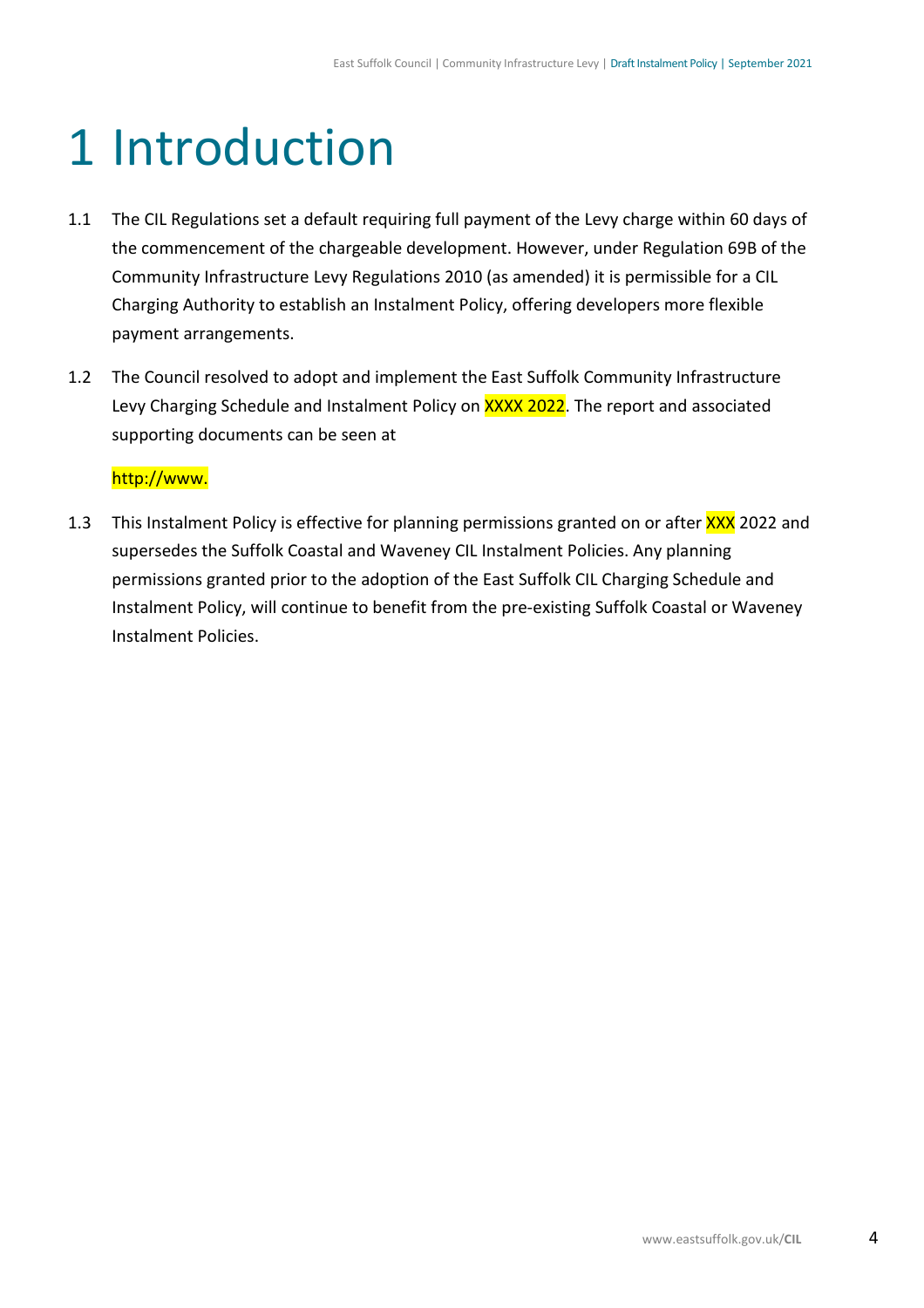# <span id="page-4-0"></span>2 Application of the Instalment **Policy**

- 2.1 Regulation 70 of the Community Infrastructure Levy Regulations 2010 (as amended by the Community Infrastructure Levy (Amendment Regulations 2011) sets out the requirements that must be complied with to benefit from the CIL Instalment Policy.
- 2.2 The CIL Instalment Policy will apply in the following circumstances:
	- 1) Where the Council has received a valid CIL form 2 **Assumption of Liability** form prior to commencement of the development (Regulation 70(1)(a), and
	- 2) Where the Council has received a valid CIL form 6 **Commencement Notice** prior to commencement of the development (Regulation 70(1) (b))
- 2.3 Where a phased planning permission is granted, Regulation 9.4 requires that each phase is treated as a separate chargeable development. Each separate phase is liable for its own CIL contribution and can pay in line with the instalments policy, where valid forms are received prior to commencement.
- 2.4 Once the development has commenced, the CIL payments must be made in accordance with the CIL instalment policy. Where instalments do not clear the Council's bank account by the due date, the total CIL liability will become payable in full immediately (Regulation (8) (a)).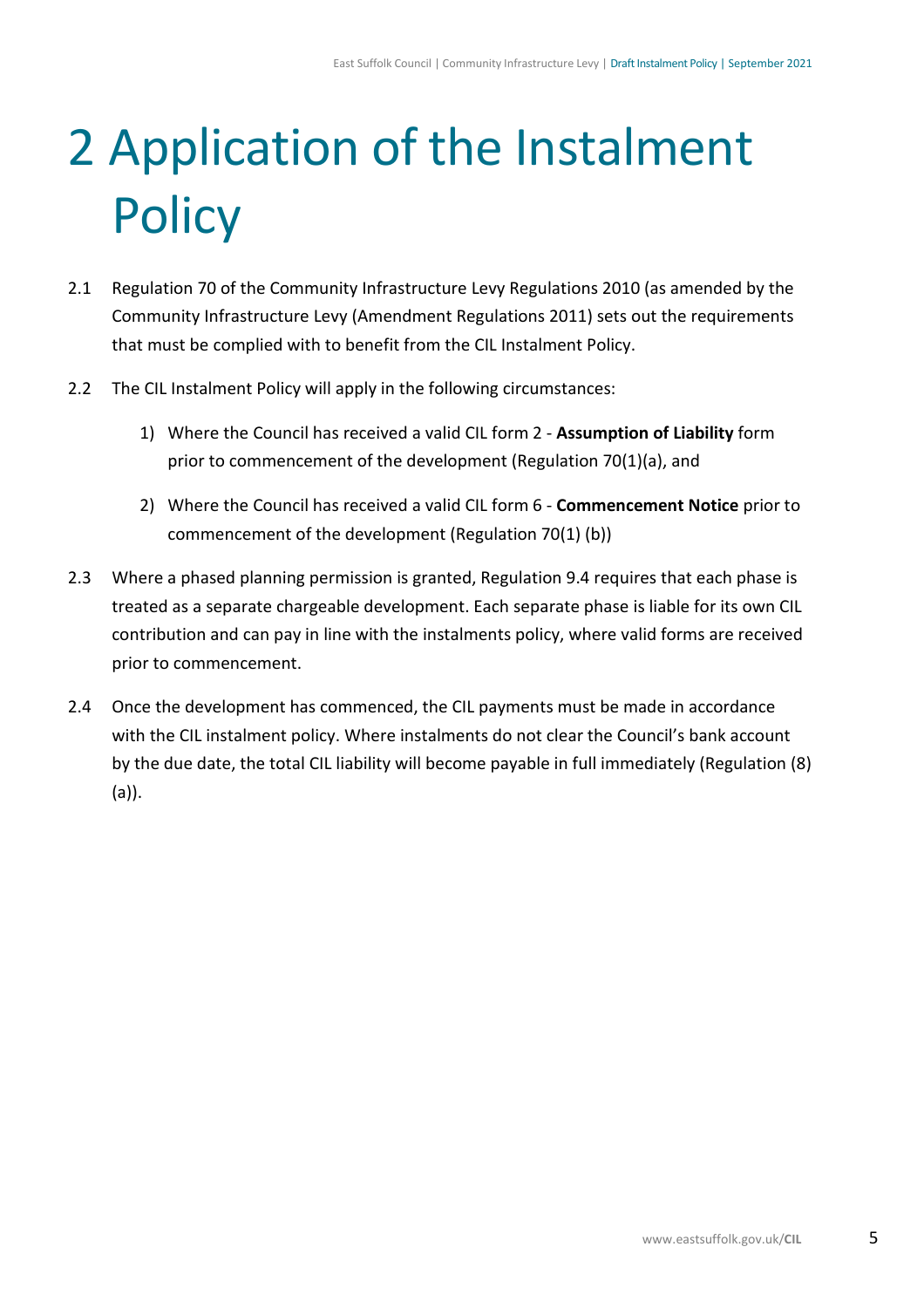## <span id="page-5-0"></span>3 Instalments

| <b>CIL Liability</b>                     | <b>Number of</b><br>instalments | <b>Payment periods and amounts</b>                                                                                                                                                                                                                                     |
|------------------------------------------|---------------------------------|------------------------------------------------------------------------------------------------------------------------------------------------------------------------------------------------------------------------------------------------------------------------|
| Any amount equal or less<br>than £10,000 | $\overline{2}$                  | 50% of the chargeable amount <sup>1</sup> within 90 days (3 months) of<br>п<br>the commencement date <sup>2</sup><br>the remaining 50% of the chargeable amount within 180 (6<br>Е<br>months) days of the commencement date                                            |
| Amounts between £10,001<br>to £50,000    | 3                               | 34% of the chargeable amount within 90 days (3 months) of<br>п<br>the commencement date<br>33% of the chargeable amount within 270 days (9 months) of<br>the commencement date<br>33% of the chargeable amount within 360 days (12 months) of<br>the commencement date |
| Amounts between £50,001<br>to £100,000   | 4                               | Equal instalments of 25% of the chargeable amount within<br>90 days (3 months)<br>180 days (6 months)<br>٠<br>270 days (9 months)<br>360 days (12 months)<br>п<br>of the commencement date                                                                             |
| Amounts between<br>£100,001 to £500,000  | 4                               | Equal instalments of 25% of the chargeable amount within<br>90 days (3 months)<br>270 days (9 months)<br>360 days (12 months)<br>٠<br>540 days (18 months)<br>of the commencement date                                                                                 |
| Amounts over £500,000                    | 5                               | Equal instalments of 20% of the chargeable amount within<br>90 days (3 months)<br>٠<br>270 days (9 months)<br>٠<br>360 days (12 months)<br>٠<br>540 days (18 months)<br>٠<br>730 days (24 months)<br>٠<br>of the commencement date                                     |

<span id="page-5-1"></span><sup>1</sup> *This is the amount as set out in the liability notice*

<span id="page-5-2"></span><sup>2</sup> *The commencement date is the commencement notice date as advised by the developer under CIL Regulation 67*